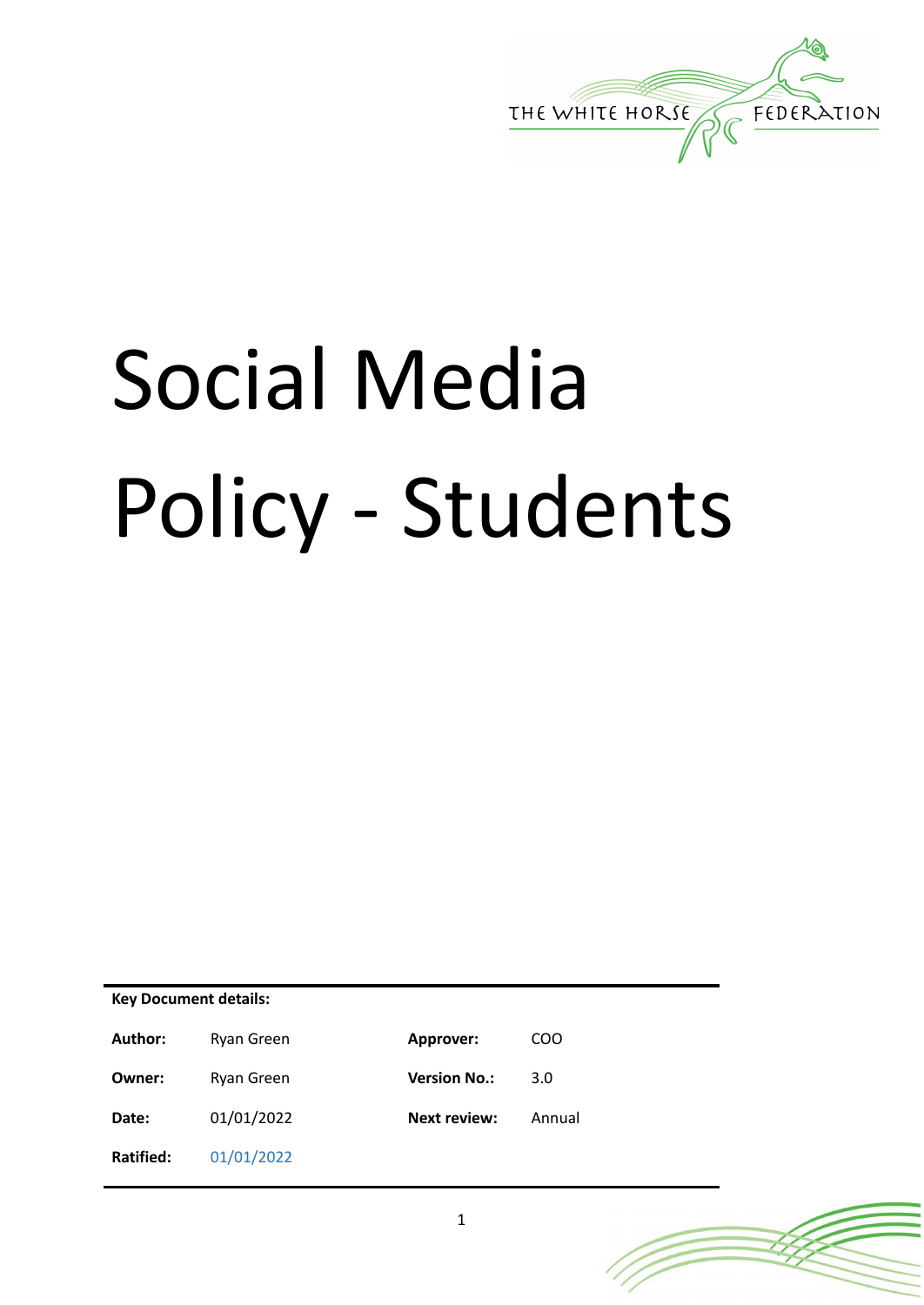

## **1. Introduction**

**1.1. Statement**

The policy is required to ensure students have a group of rules to follow when using social media across numerous platforms and services. This will help keep them safe and raise awareness of the risks involved.

**1.2. Aim and purpose**

This policy supports members of the schools community to engage in social media in a positive, safe and responsible manner. Examples of social media may include blogs, wikis, social networking, forums, bulletin boards, multiplayer online gaming, apps, video/photo sharing sites, chatrooms, instant messenger and many others. This policy also specifically covers use of YouTube.

## **1.3. Who it applies too**

This policy applies to all pupils, students and young people at the school and their parents and carers.

## **2. Policy**

## **2.1. Description**

This policy outlines the rules of using social media for all students across the MAT.

- Personal publishing on social media sites will be taught to students via the computing and PSHE curriculum as part of an embedded and progress education approach.
- Safe Social Media skills will be taught to students via age appropriate sites that have been risk assessed and approved as suitable for educational purposes. Parents will be informed of any official social media use with students and official activity will be moderated by the school where possible.
- The school will control students and staff access to social media and social networking sites whilst on site and using school provided devices and systems.
- Any concerns regarding the online conduct of any member of the schools community on social media sites should be reported to the school leadership team and will be managed in accordance with existing school policies such as bullying, allegations against staff, behavior and safeguarding/child protection.
- Students will be advised on appropriate security on social media sites and will be encouraged to use safe and passwords, deny access to unknown individuals and be supported in learning how to block and report unwanted communications.

## **2.2. Permissive / non permissive**

- The use of social networking applications during school hours for personal use is not permitted unless otherwise agreed by the school principal.
- All members of the school community are advised not to publish specific and detailed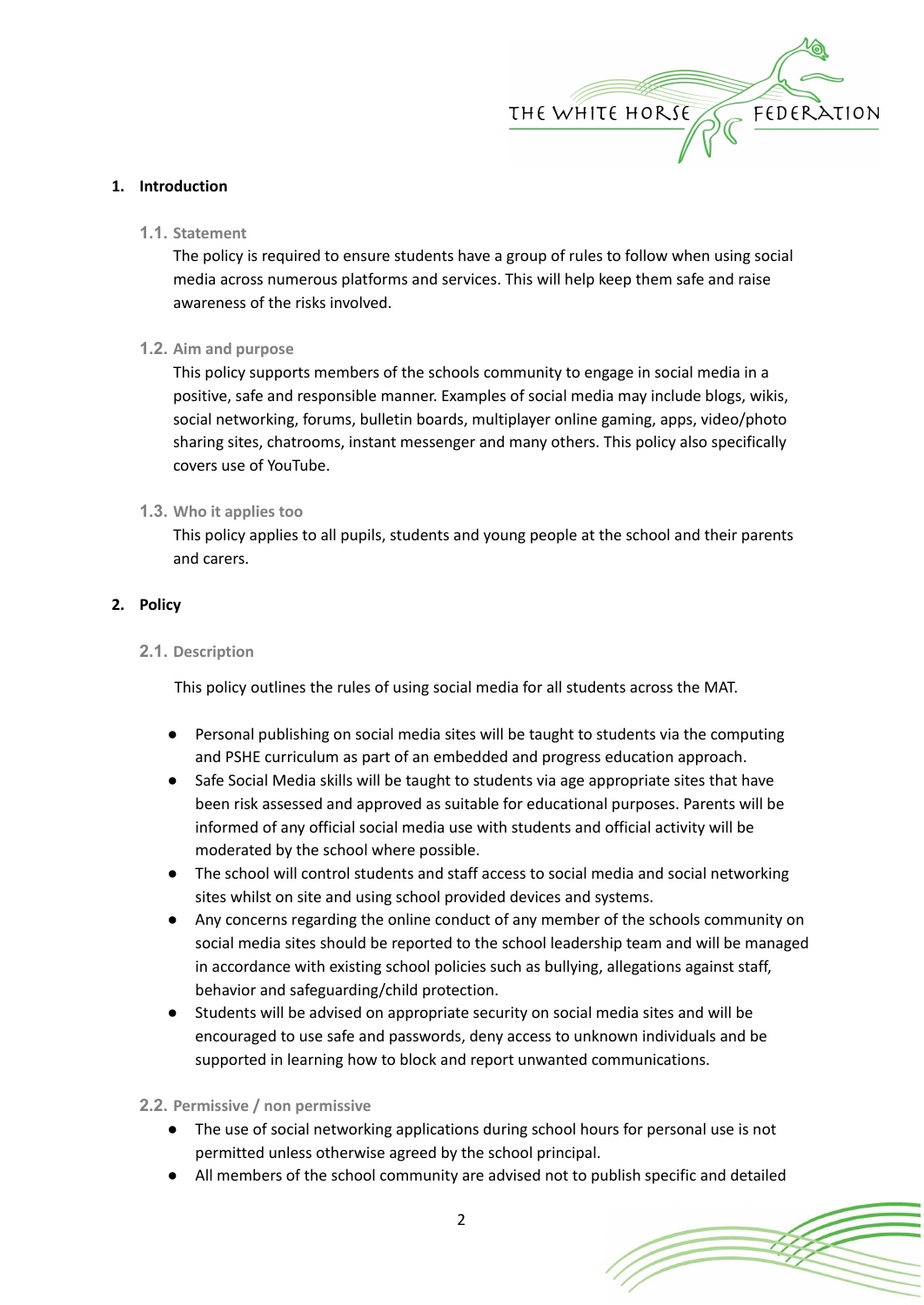

private thoughts, concerns, pictures or messages on any social media services, especially content that may be considered threatening, hurtful or defamatory to others.

- The school is aware that many popular social media sites state that they are not for children under the age of 13, therefore the school will not create accounts within school specifically for children under this age.
- Any concerns regarding students' use of social networking, social media and personal publishing sites (in or out of school) will be dealt with in accordance with existing school policies and will be raised with their parents/carers, particularly when concerning any underage use of sites.
- Safe and responsible use of social media sites will be outlined for students and their parents as part of the school Acceptable Use Policy.
- Students will be advised to consider the risks of sharing personal details of any kind on social media sites which may identify them and their location. Examples would include full name, address, mobile or landline phone numbers, school attended, Instant messenger contact details, email addresses, full names of friends and family, specific interests and clubs etc.
- Students will be advised not to meet any online friends without a parent/carer or other responsible adult being present.
- Students will be encouraged to approve and invite known friends only on social networking sites and to deny access to others by protecting profiles or making them private.

# **YouTube Policy**

The default policy for The White Horse Federation is that YouTube can be used within our school sites however, the decision to remove this locally can be made by the Principal of the school (see 3.3).

## **2.3. Compliance**

Any breaches of school policy may result in criminal, disciplinary or civil action being taken. This will depend upon the age of those involved and the circumstances of the wrong committed. Action taken will be in accordance with the ICT Misuse policy.

## **3. Key steps in the process**

## **3.1. Roles and responsibilities**

The roles and responsibilities for this policy are detailed in depth on the E-Safety and Online Safeguarding policy.

# **3.2. Procedures**

Any concerns regarding the online conduct of any member of the schools community on social media sites should be reported to the school leadership team and will be managed in accordance with existing school policies such as bullying, allegations against staff, behavior, ICT Misuse and safeguarding/child protection.

3